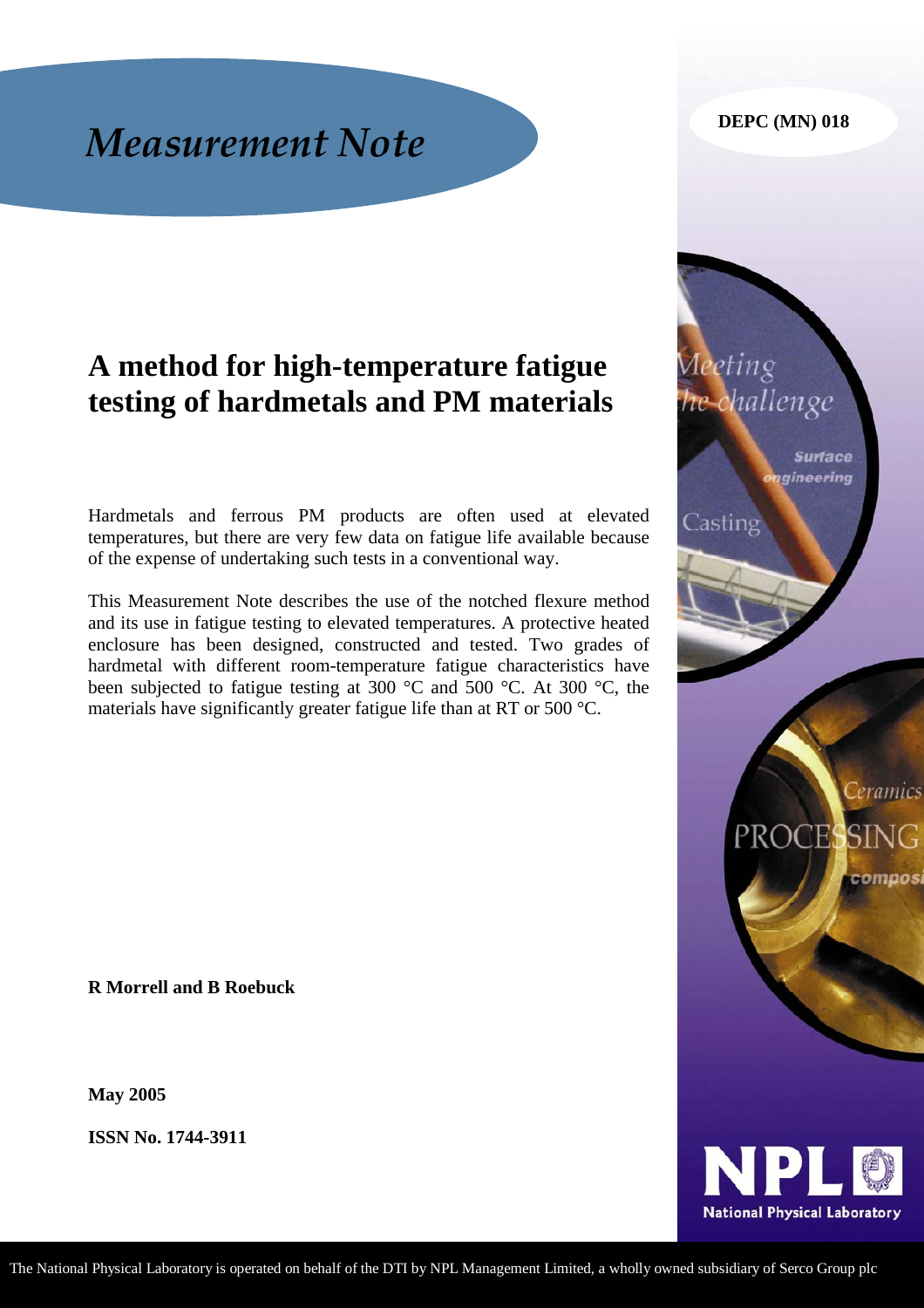# **Introduction**

Many of the applications of hardmetals and hard PM products are at temperatures significantly above room temperature, exploiting their unique properties. Examples include forming tools, cutting tools, valves, and rolls. However, the database on material properties at use temperature is rather poor owing to the cost and difficulty of undertaking testing at elevated temperatures. This lack of data is hampering to designers and material specifiers because significant allowances have to be made to safeguard against suspected temperature effects.

Many different kinds of test method have been used to investigate the fatigue behaviour of hardmetals including fatigue crack growth, compression, tensile, S-N and contact fatigue modes. A good survey of the literature for fatigue crack growth type tests can be found in the recent paper by Llanes *et al.* [1]; while the most developed S-N method in recent years has been that applied by the Erlangen group [2, 3] to establish a fatigue life for different hardmetals. They devised a test method that uses a small area cross-section of test-piece to minimise the likelihood of fatigue initiation at gross defects. Both testing methodologies help towards an understanding of the underlying physical metallurgy of fatigue behaviour.

The failure of hardmetals and hard PM materials can be dictated by occasional defects, and therefore a large scatter is typically found in both strength and fatigue testing. Previous work at NPL on hardmetals has shown that flexural strength is determined by one of two factors; the distribution of large defects (pores, large WC clusters, etc) with a size greater than approximately 20 µm and the intrinsic strength of the average microstructure [4]. In order to minimise the risk of failure in testing from such defects, and to promote failure from 'normal' microstructure, at NPL we have investigated a simple test geometry through the use of V-notched test pieces to obtain S-N data in  $R > 0$  flexural tests.

# **Test-piece preparation**

For this test, rectangular test-pieces are ground on all sides to produce  $40 \times 5 \times 2$  mm bend specimens. Test-pieces are then V-notched on one of the 40 x 2 mm faces to a nominal depth of 1 mm using a profiled resin-bonded diamond wheel, removing material at about 0.002 mm per pass. The radius of the root of the finished notch is 0.5 mm and the included angle between the faces of the notch is 90°. For hardmetals, the notched test-pieces are annealed at  $800\,^{\circ}\text{C}$  for 1 h in a vacuum to relax residual stresses due to machining.

Using Neuber notch theory [5], this geometry has a stress concentration factor at the notch root of approximately 4, compared with the nominal flexural stress of an unnotched testpiece of the same size.

# **Test jig**

We have used a straightforward, commonly available four-point flexural testing jig with 10 mm inner span and 30 mm outer span [6, 7] to produce a uniform bending moment over the region of the notch.

### **Room temperature test results**

Figure 1 shows results at room temperature for a range of hardmetals listed in Table 1. The indicated force is the peak force in the  $R = 0.1$ cycle. Clear trends of increasing fatigue life with reducing flexural force is indicated, with relatively low scatter. Differences between different grades of material can be clearly discerned.

*Table 1: Hardmetal codes*

| Code         | <b>Hardness</b><br><b>HV30</b> | <b>Nominal WC</b><br>grain size, µm | <b>Nominal</b><br>cobalt content.<br>$wt\%$ |
|--------------|--------------------------------|-------------------------------------|---------------------------------------------|
| ma6          | 1518                           | 1.03                                | 6                                           |
| ma11         | 955                            | 5.16                                | 11                                          |
| t25          | 980                            | 0.77                                | 25                                          |
| d10          | 1336                           | 1.05                                | 10                                          |
| cw3          | 1918                           | 0.4                                 | 3                                           |
| ma14         | 1165                           | 0.91                                | 14                                          |
| $\times$ 160 | 1626                           | 0.64                                | 10                                          |
| k3520        | 883                            | 2.30                                | 20                                          |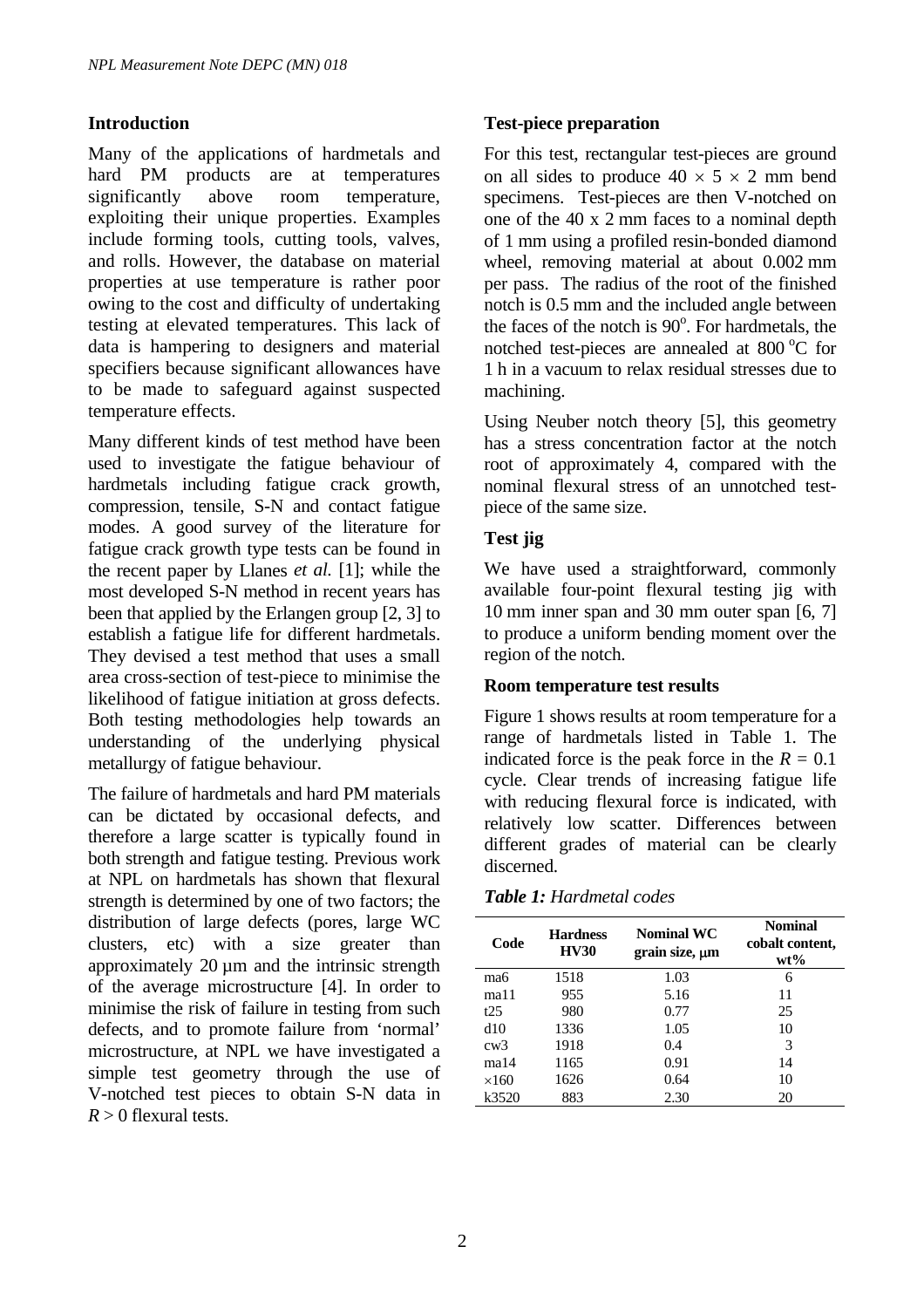

*Figure 1: Fatigue(R = 0.1) of notched test-pieces of various hardmetals at room temperature. Data points at 1 cycle represent short-term flexural strength. There is clear fatigue behaviour out to at least 107 cycles. A peak cyclic force of 1000 N corresponds with a stress in the notch root of about 2.46 GPa.* 



*Figure 2: (left) schematic of furnace structure, and (right) view of the unit.*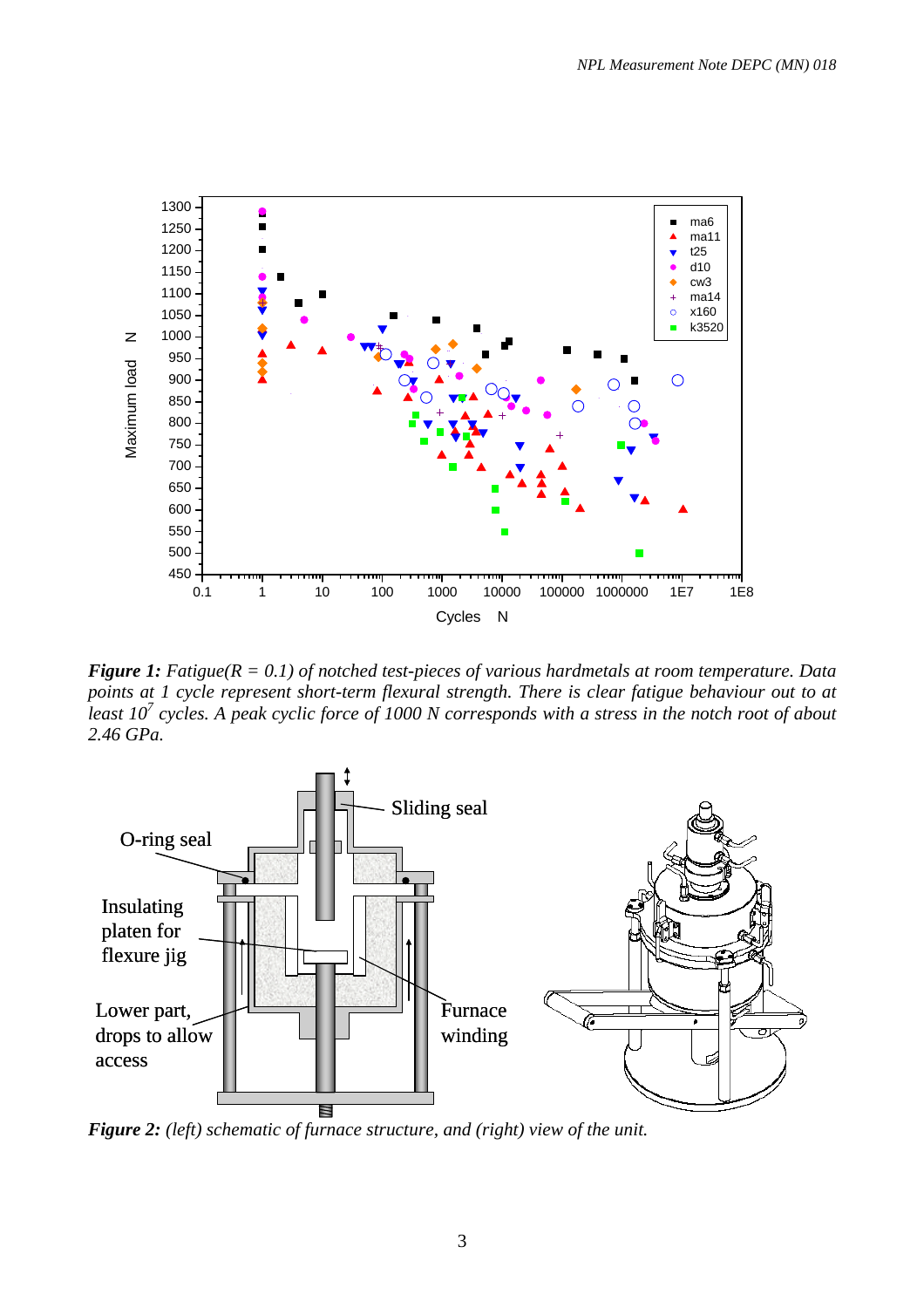# **High-temperature testing**

In order to perform high-temperature tests, the principal considerations are that a protective atmosphere is needed to minimise oxidation effects, and that for low-force testing  $\ll 1$  kN). as needed by small notched test-pieces, requires minimal parasitic losses of force transmission in the loading system. To achieve this, a unit (Figure 2) was specially designed to mate into a standard Instron 8872 20 kN fatigue machine frame. Parasitic losses were minimised by minimising the load train mass and relying on the push rod having a loose sliding fit through the top of the unit. The lower half of the Kanthal A1 wire wound furnace can be lowered to gain access to the flexural test jig placed on an alumina ceramic thermal insulating plate located on the lower pillar. The case was internally water cooled, as was the seal region and the connector to the machine ram. The unit was designed to operate under continuous inert gas purge (nitrogen or argon) which leaked from the system through the freely sliding loading shaft, and through heater element and thermocouple lead-throughs. Once purged, the unit was capable of minimising oxidation on the testpieces, and only a slight discoloration resulted.. The temperature of the furnace was controlled by a Type R thermocouple close to the heating element to ensure stable control at relatively low temperatures, and the test-piece temperature was monitored by a second Type K thermocouple passing into the chamber through the upper part of the furnace case, with its tip lodged inside the flexure jig.

Initial trials showed that a power level of a few hundred watts only was required to achieve a test-piece temperature of 500 °C, which stabilised about 30 minutes after the somewhat greater peak control temperature was reached.

# **Hot fatigue test results**

Figure 3 shows some examples of hot flexural fatigue test results on two of the materials shown in Figure 1,  $\times$ 160, which has a fairly shallow curve, and k3520, which has a steeper fatigue curve a room temperature. It is immediately clear that in both cases, the fatigue strength at  $300 \degree C$  is greater than at room temperature, while in the case of k3520, at 500 °C it is similar to that at room temperature. There was minimal oxidation of test-pieces, any effects noted being mainly a result of insufficient inert gas flow in initial tests. Fractography of fractured test-pieces (Figure 4) demonstrates near-surface microstructural failures at all test temperatures, but no obvious fatigue crack arrest features. Further work needs to be undertaken at high resolution to seek explanations for the changes in fatigue behaviour, which may be associated with tessellated residual stresses between the carbide phase and the binder phase and its relationship to microcrack initiation.

# **Conclusions**

A hot flexural fatigue unit has been designed and built for the purposes of testing powder metallurgical and hardmetal materials at raised temperature. The unit has operated well for hundreds of hours and has enabled the production of fatigue curves for two hardmetals with the interesting outcome for these materials that the fatigue strength at  $300^{\circ}$ C is considerably greater than at room temperature or 500 °C. Further work needs to be undertaken to provide an explanation of this behaviour, and to establish whether it is replicated in a wider range of materials.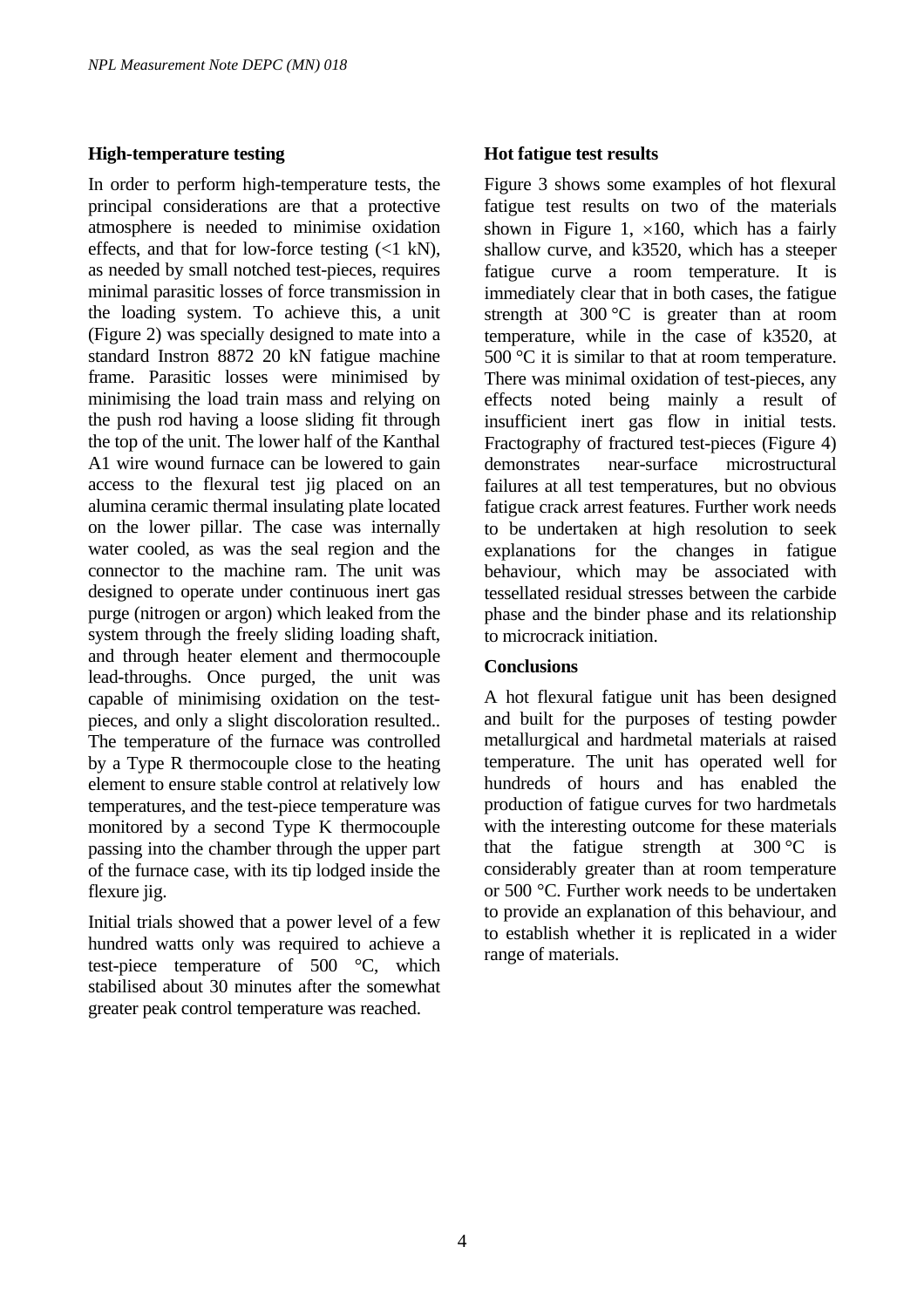

(b)

(a)

*Figure 3: Hot notched flexural fatigue tests (R=0.1) compared with room temperature tests for (a) k3520 and (b)* <sup>×</sup>*160 hardmetals. A peak cyclic force of 1000 N corresponds with a stress at the notch root of about 2.46 GPa.*